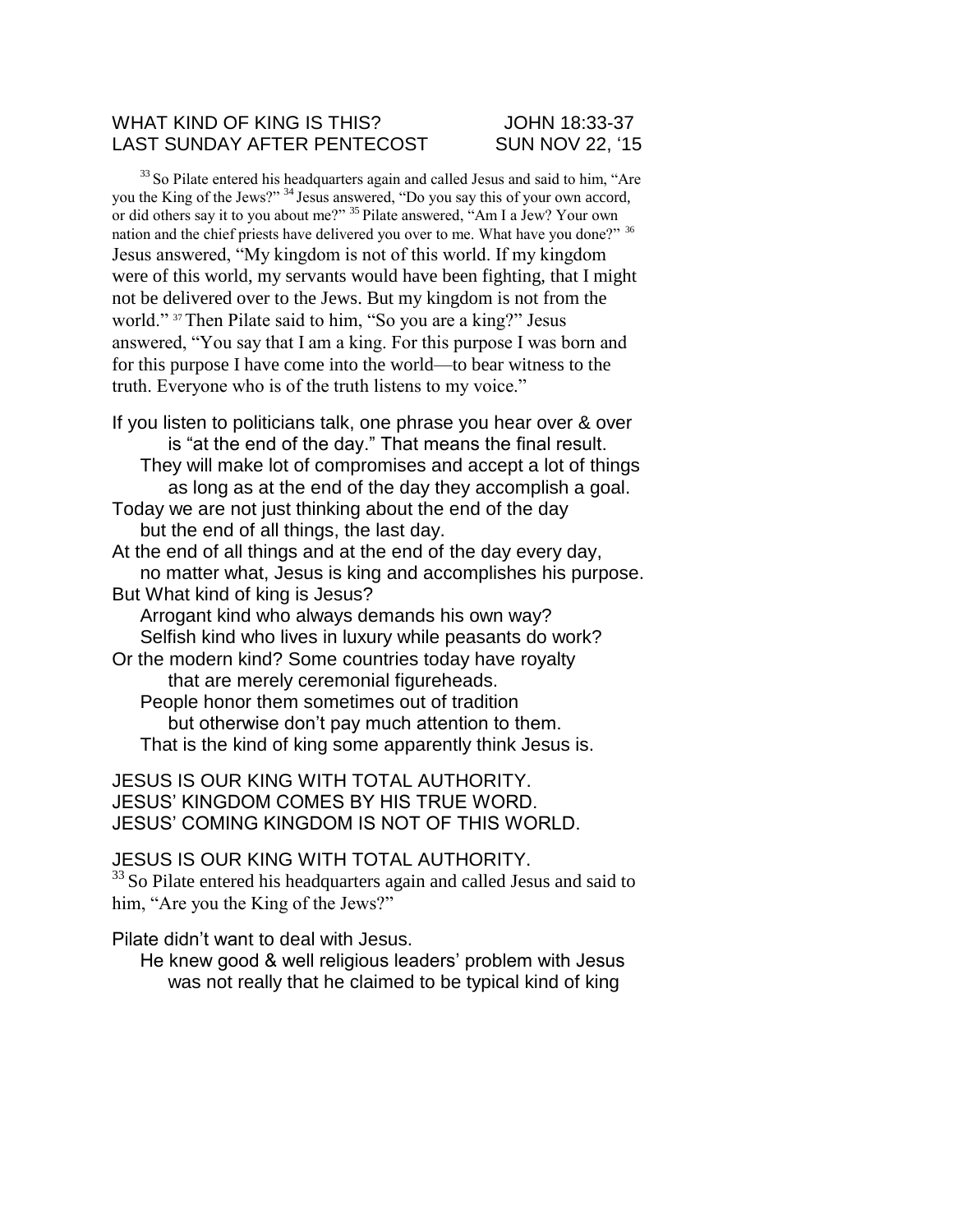but that it was disagreements about religion. But Pilate also knew from previous experience what chaos can be caused by religious differences because they are such strongly held part of core of who people are. He knew to preserve peace he had to minimize religious tension & if that meant getting rid of one source of tension, so be it. Pilate was not first or last government leader to recognize that religious loyalties & tensions are factors in public division & conflict. This is why communist countries & some others do their best to stamp out all religion and replace it with loyalty to the state over all things. I don't have to tell you how much fighting in world today comes from religious radicalism, people thinking their religion is most important thing in world and they must use every power they can to promote it. Those wanting peace often say problem is religious extremism, those who think they are completely right so others are totally wrong. Solution proposed is accepting validity of other's religions, that it is personal opinion and not worth fighting about. I let you follow your religion and you let me follow mine and everything will be fine. I, however, am a religious extremist. I believe Christianity is totally true and every other religion is false. I believe what Jesus says, "Everyone who is of the truth listens to my voice." and what Paul wrote, "If anyone is preaching a different gospel, let him be eternally cursed." In fact, I don't think any religion that doesn't insist that it is exclusively true is not even worth respecting or paying attention to. If you are not even confident what you teach is certainly true, why should I even bother to pay attention to you? I do have some respect for those of other religions that have the integrity to insist they are totally true even though I completely disagree with them. As a religious extremist, I think faith in Christianity is more important than anything else in the world. What is profit of gaining whole world but forfeiting soul?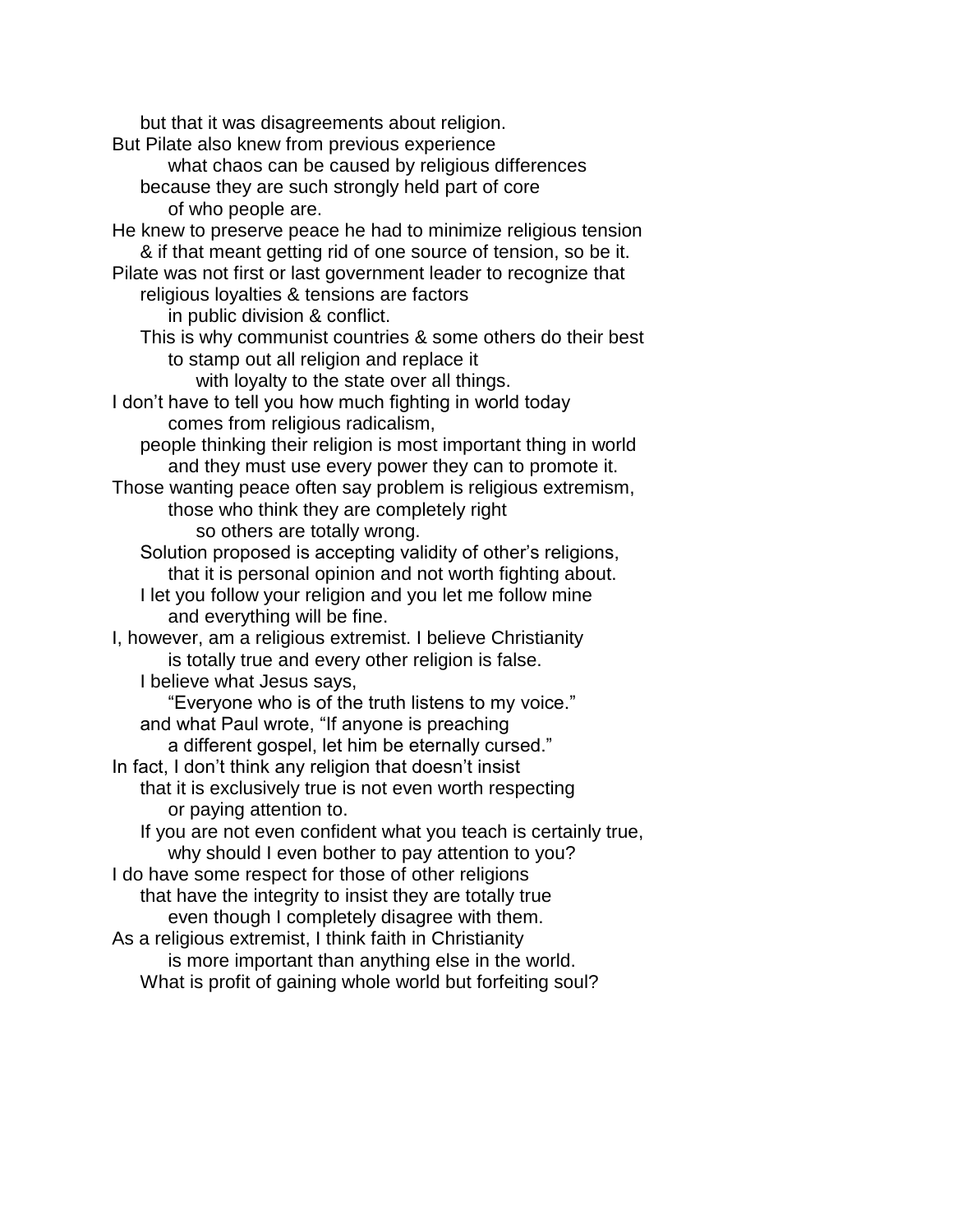Jesus' kingdom is not of this world because it is not limited to this world. Jesus is king of the entire universe and more besides. So I believe Jesus is king with total authority over all things, both church & state, although they are two very different kinds of kingdoms and he controls and uses them in very different ways. Jesus rules not only over those who are citizens of his kingdom but over those who are aliens living within it, including those who are in rebellion against it. What Jesus wants and says always happens. Those who are citizens and servants in his kingdom willingly do as he says and receive its blessings. Those who don't willingly do as he says still have everything they try to do used by him for his purposes even when they don't realize it, although they forfeit all the blessings through unbelief. just as the unjust condemnation of Jesus by Pilate & Jewish leaders was used in God's plan of redemption. Difference between me and some other religious extremists is, I don't think fact that Christianity is totally true and everything to the contrary is false means that violence, force, threats or coercion should be used to promote Christianity. In fact it is impossible to promote true faith with these means. One reason is that the true religion is not violent or harmful. Another reason is that it is impossible to force faith. Sometimes when people talk about different religions they refer to them as different beliefs. This is a misunderstanding. Christianity is a belief. What makes you a Christian is what you believe because we are saved through faith. Many other religions, such as Islam, do not require belief so much as behavior. Being a Muslim requires doing certain things such as the ritual prayers, pilgrimage to Mecca, etc. What makes you a Muslim is what you do, because in Islam, as well as every other religion but genuine Christianity, you are saved by what you yourself must do. So, you can force one to convert to Islam with sword or gun because you can force someone to do things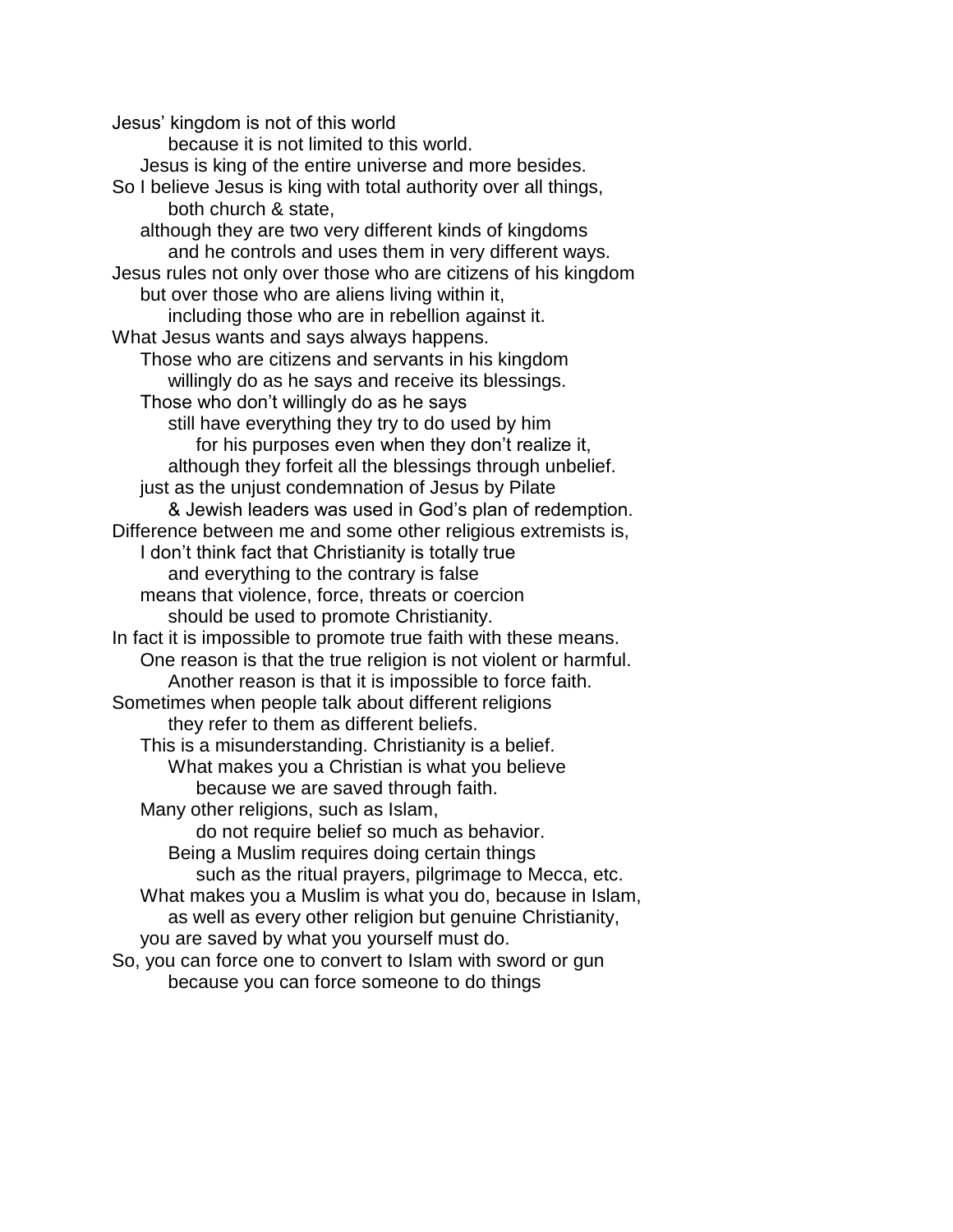but it is impossible to convert someone to Christianity this way because you can't force one to believe anything. And, unlike every other religion,

being Christian isn't matter of what we do but trusting completely in what Jesus has done for us. So, what does cause one to be a Christian, to believe in Jesus? It is the powerful truth of God's word.

## JESUS' KINGDOM COMES BY HIS TRUE WORD.

Jesus answered, "You say that I am a king. For this purpose I was born and for this purpose I have come into the world—to bear witness to the truth. Everyone who is of the truth listens to my voice."

The big political question of today is what force can we use to combat threats of terrorism, death and destruction that result from of false religion and ideology. Problem is force cannot do this. No matter how much force you use to stop people from doing evil things, you can't force people to stop being evil. There is no way to make or enforce enough laws to stop every possible way of doing wrong. Only way to stop people from being evil is to change heart. Jesus came not to destroy enemies but to destroy error & evil and so to turn his enemies into disciples. If Jesus' kingdom were of this world it would not be able to do anything more than kingdoms of this world which are powerless to change the heart. But Jesus' truth does change the heart. Our words are often weak no matter how we shout or curse because they come from people who too often don't know what they are talking about. Jesus' words are powerful because they come from him who is the truth and the life, who always does what is true. Jesus' powerful word of truth is like soap that cleans by both loosening filth and carrying it away. Jesus truth is both law & gospel which always work together. The law reveals our sin in light of what is true and right. It warns of the disaster & death sin always leads to and so it shakes loose our ignorant grip on it. But it is always and only the gospel that takes it away, and gives us something to hold on to instead.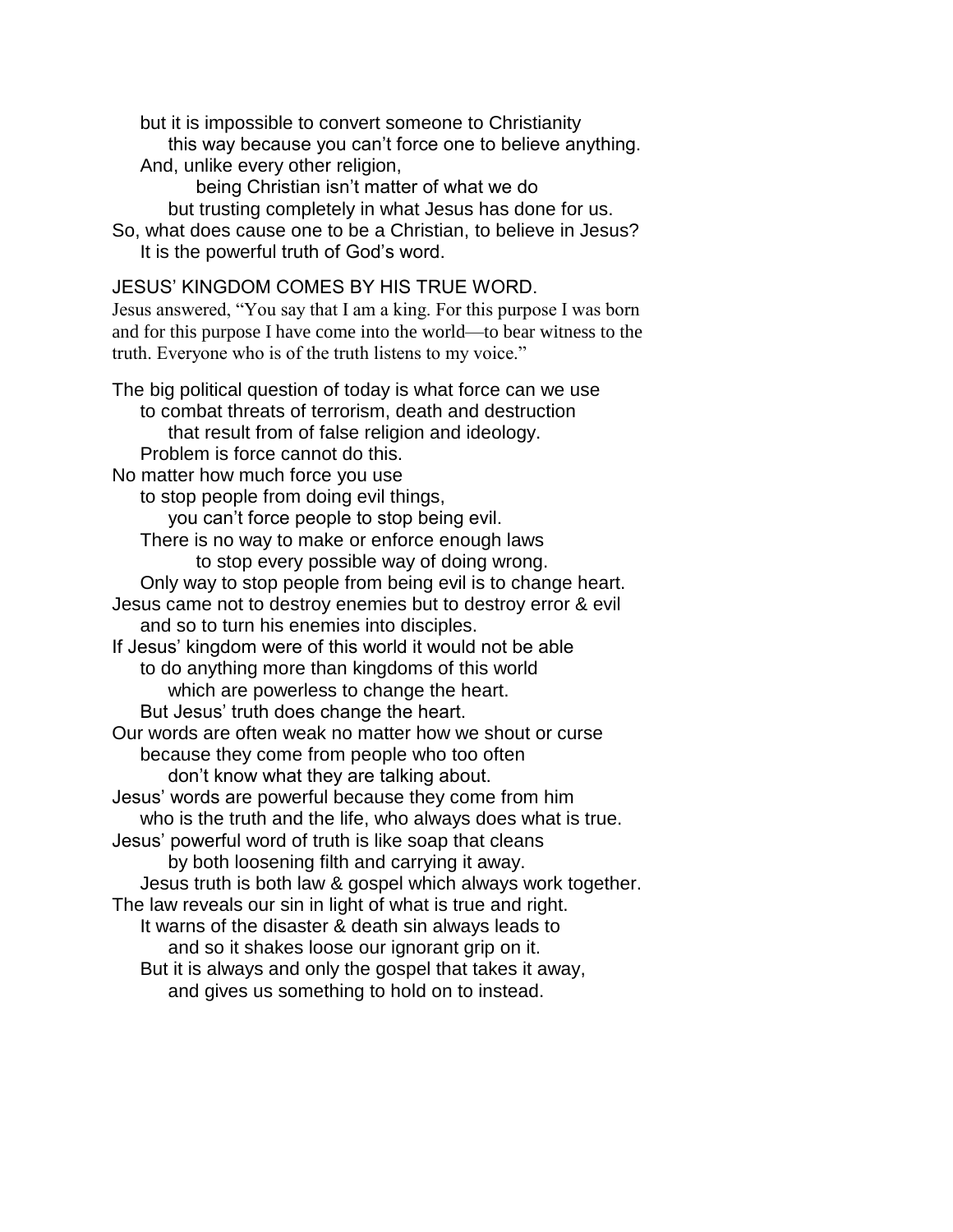The gospel doesn't just excuse or ignore our sin but takes it away with Jesus' authoritative forgiveness. It takes away both its punishment & its addictive power. The authority of Jesus' word of forgiveness comes from the fact that he himself has kept every law in our place and has suffered all the punishment our sins deserve Which he was able to do only because he is both true God and true man at the same time.

JESUS' COMING KINGDOM IS NOT OF THIS WORLD. <sup>36</sup> Jesus answered, "My kingdom is not of this world. If my kingdom were of this world, my servants would have been fighting, that I might not be delivered over to the Jews. But my kingdom is not from the world."

Jesus' kingdom is not from this world.

It comes to us in this world

but it comes from heaven and brings into heaven. Jesus' kingdom does not come from inside of us.

We don't find it by looking for what is good in our heart. It comes from Jesus' word which always comes from outside us but comes into us like a seed planted in the ground. And so his kingdom, which works inside us is always hidden.

Jesus before Pilate didn't look like a king. He didn't look like a king either when he was

smuggled into the world as a baby in manger or sleeping in back of a boat in a storm, but he truly was. He didn't look like a king when he was hanging on the cross but that is where he fought & defeated our enemy.

He didn't look like a king when he was smuggled into hell through a tomb, but there he declared his total victory.

Water being poured on a baby doesn't look like a kingdom.

People receiving bread & wine doesn't look like kingdom but God's kingdom comes by his word

hidden in these things.

People praying around person in casket being put in ground doesn't look like a kingdom but it is there by his promise.

Jesus' kingdom comes differently, not by our struggle or fighting but by his suffering, which absorbed all the power of evil. It comes to others not by our fighting against them

but by speaking God's word, smuggled in acts of love. And Jesus' kingdom ends differently - it doesn't.